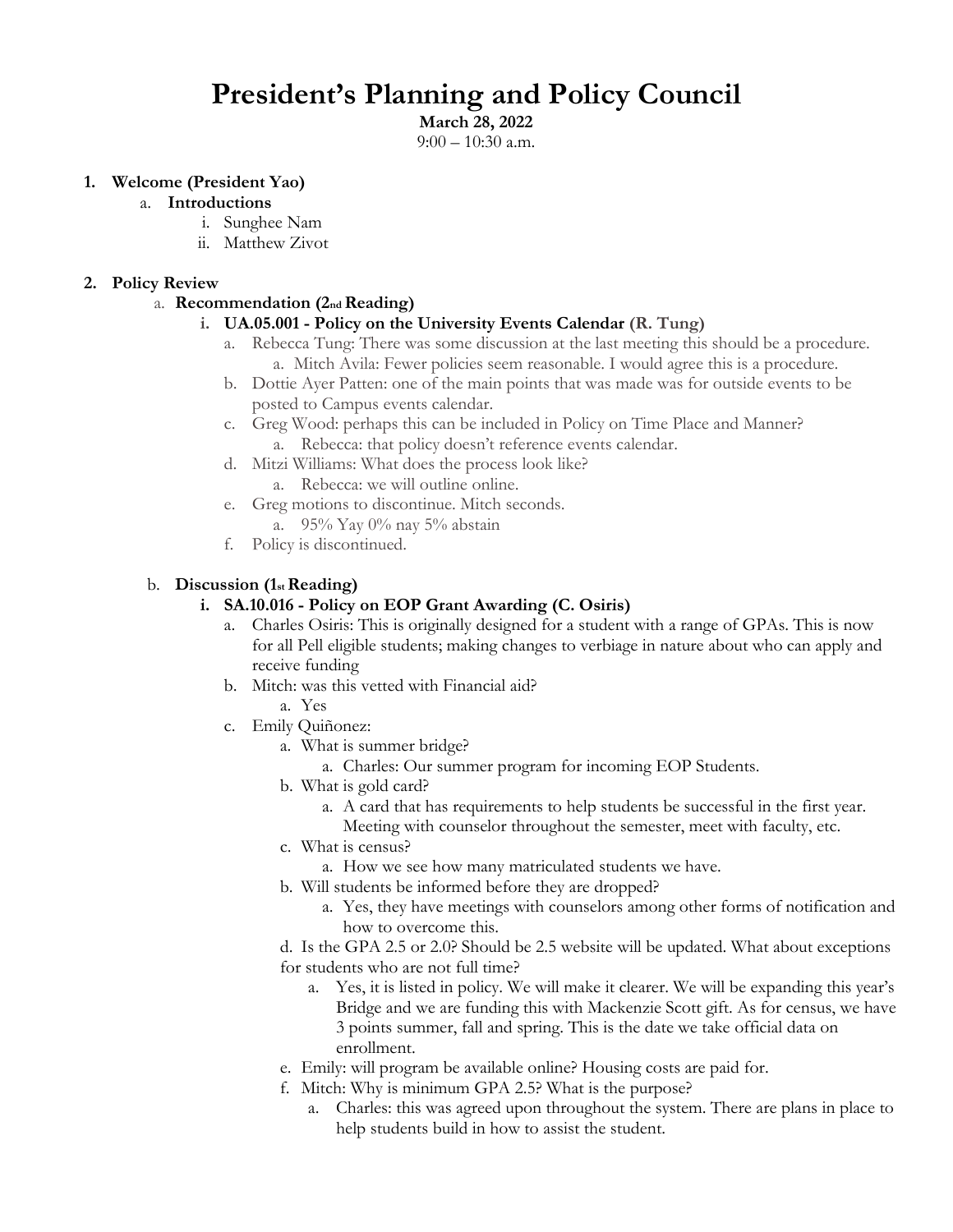- b. Toni DeBoni: Point is not to prioritize differently, but to trace and track on how to get them better aligned.
- c. Helen: perhaps you can work to provide clarity on this policy?
- g. Kaia Tollefson: Semantics: disadvantages students, low-income students, and/or background, must be notified immediately, cumulative and CI GPA (these are not the same).
- **ii. New / SP.21.003 - Policy on Student Recordings of Class Sessions (G. Woods)** 
	- a. Greg: There was a lot of discussion on face-to-face vs in person. In-person was preferred.
	- b. Dottie: There are still some issues with notetaking in class sessions. a. Greg: This was taken into consideration.
	- c. Rich Yao: Depending on the disability, some students may need transcript and audible recording and how students utilize the recordings
	- d. Cindy Derrico: one of the reasons recordings were requested, we didn't have enough people to take notes. Recording the sessions allowed for us to use transcription services.
	- e. Brian Lindgren: Recordings must be destroyed at the end of the semester; how is this enforced?
		- a. Kaia: Faculty may choose to sign an agreement;
	- f. Toni: clarity needed around wording
		- a. Greg: This will be addressed. How long in the meantime between back and forth on campus is the student going without need because of administration?
	- g. Dana Baker: part of the challenge is the timing of receipt of accommodations. Faculty who feel least comfortable in our community who have most concerns on this issue. a. Greg: when we had FTF notetakers, it is so difficult to get students.
	- h. Helen: Changes occur until the add/drop date. Perhaps we can add wording that strongly suggests students start the process once their student is set.
	- i. Rich: While a majority of students set their schedules over summer, with faculty off contract, timing is awful.
	- j. We will be reviewing this at Cabinet.

#### **a. Consent**

#### **i. FA-30.002 - Policy on Animal Control (L. Nichols)**

- a. Laurie Nichols: This is up for review from 2016. Corrections have been made that include grammar, gender neutral, and updated departments.
- b. Annie Block-Weiss: licensed refers to a pet license different for service dogs. Miniature horses are still allowed, but not referenced in the policy.
- c. Cindy: how do we account for university trained animals that work for CI? I want to make sure we have not excluded their work to be on campus regularly.
- d. Rebecca: University Events and Conferencing & Catering are official names
- e. Annie: unclear where staff members go for service animals specifically. Do we have different policies?
- f. Laurie: this is not specifically for support animals. Perhaps that is a different venue on how to best address service and emotional support animals. This is the only policy. Perhaps we go back and look to separate out animal control (this remains as standalone) and we address utilize service animals on campus are integrated
- g. Dottie: name changes, Human Resources
- h. Cindy: we want to make sure the dogs that work on campus are allowed to enter in campus buildings.
- i. Helen: this policy is meant to address "nuisance" animals.
- j. Greg: there were concerns from faculty on ESAs coming into labs. These animals don't have the same training as service animals. Would it be possible to add these regulations in a procedure?
- k. Laurie: there are 2 separate issues. how does the university manage service animals and ESA for students and employees? How would we manage that should it become an issue on campus vs do we allow these on campus?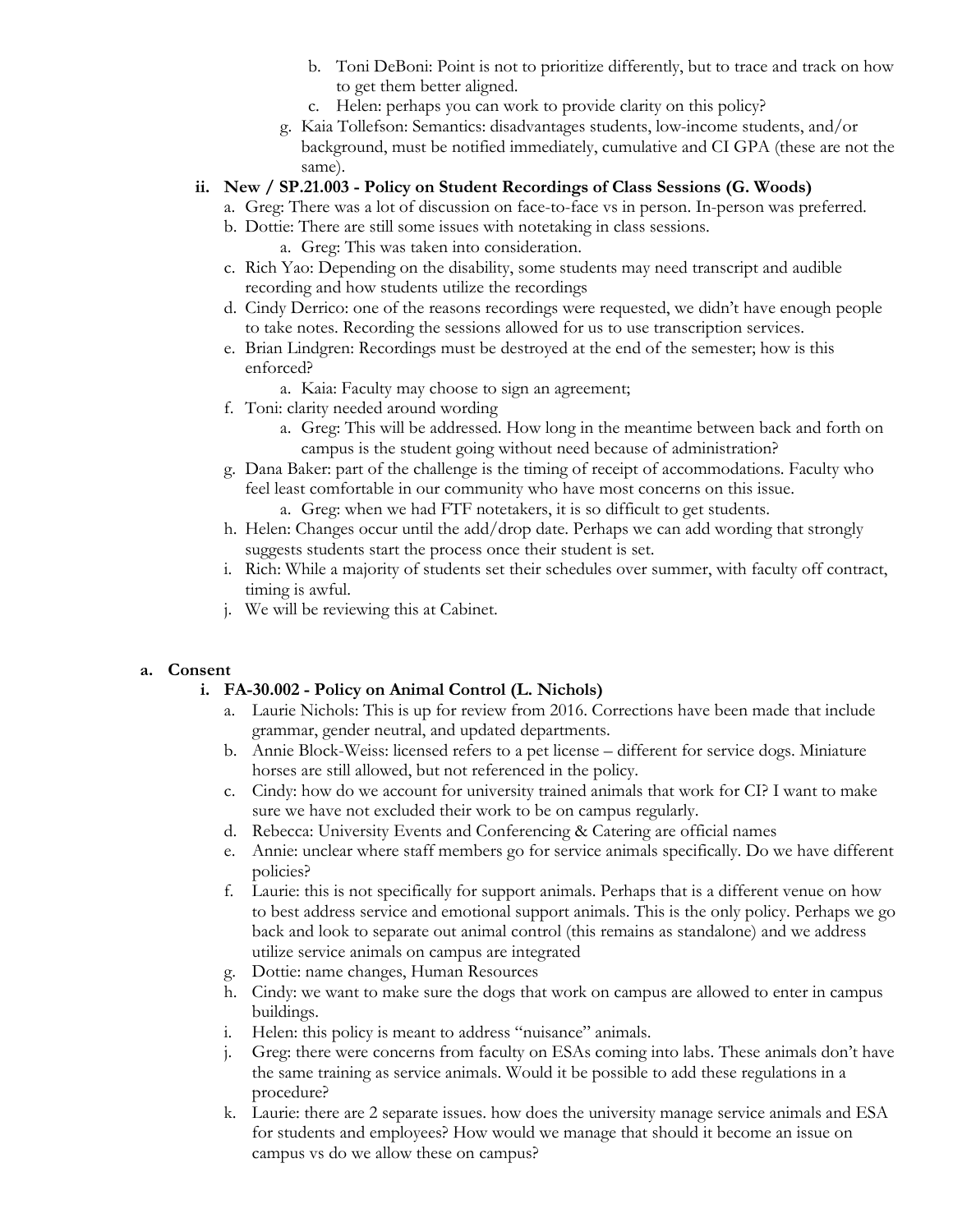### l. Motion was made to move this to a 1st reading.

a. 100% Yay 0% Nay 0% Abstain

#### **3. Updates (President Yao)**

- a. Email issues Jim August
	- i. The CSU signed a deal with Microsoft. Currently, students are on a Gmail platform with employees on an outlook platform.
	- ii. So many students had started marking CI emails as spam; this kicked in the algorithm on Google's end to mark all CI emails as spam to students. ITS wrote a script to prevent new emails to go directly to spam folder. Emails from Faculty and employees are weighted as the same as the President. IT did a practice run; student marked as spam as quickly as 30 secs.
	- iii. Mitch: are we gaining capacity to gain distribution lists when we move students to outlook? We do have that now, but the issue is you can create your own list.
	- iv. Nancy: we have policies in place for communication. We are able to control which accounts can send globals. We've sent a lot of emails to students and employees which has caused students to mark as spam. Can you clarify, this is affecting employees sending to any Gmail account, student or not?
	- v. Matt Zivot: there are a number of places across campus people reach out to for lists. Would be great if this could be addressed on who should take point.
	- vi. Kaia: This would also affect prospective applicants.

*It is the role of President's Planning and Policy Council to develop, review and recommend administrative policy to the President.*

Next meeting: April 25, 2022